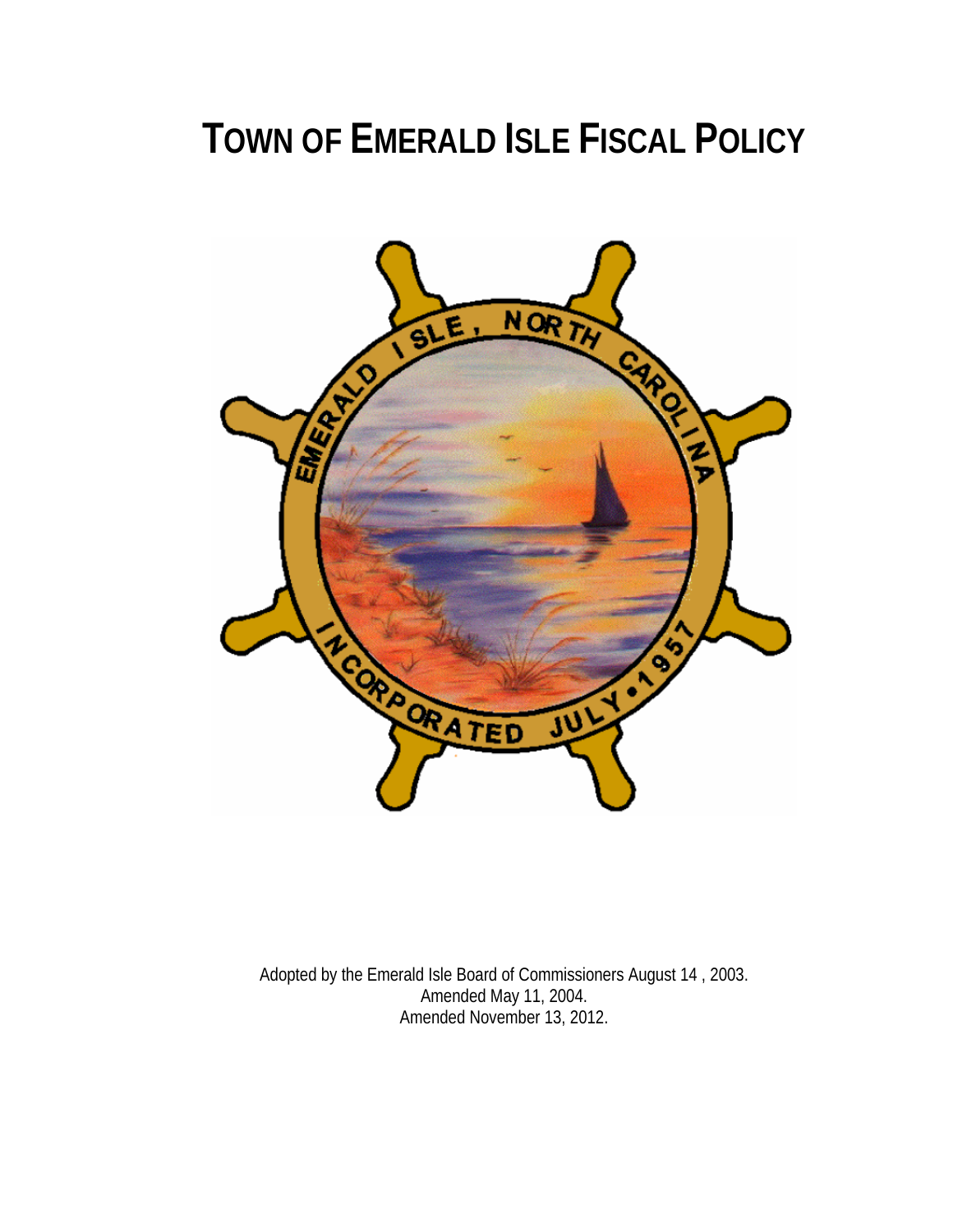# **TOWN OF EMERALD ISLE FISCAL POLICY**

Adopted by the Emerald Isle Board of Commissioners August 14 , 2003. Amended May 11, 2004. Amended November 13, 2012.

#### A. Revenue Policy

- 1. The Town shall strive to maintain a stable ad valorem tax rate to minimize the tax burden on its property owners.
- 2. As provided by the North Carolina Local Government Budget and Fiscal Control Act for ad valorem taxes:
	- a. Assessed valuation shall be estimated based on historical trends and growth patterns in a conservative manner.
	- b. The estimated rate of collection of the levy shall not exceed the actual rate of the preceding fiscal year.
	- c. The ad valorem tax rate shall be set each year based on the cost of providing general government services and demand for new services.
- 3. The Town establishes user fees in lieu of ad valorem taxes for services that can be that can be individually identified and where the costs are directly related to the level of service:
	- a. To the extent practical, any general Town service which benefits specific recipients, instead of the general public, shall be supported by user fees designed to recover the operating costs associated with these activities. The funding of costs of capital projects that benefit one area of the Town exclusively or to a greater degree than other areas of the Town shall be considered on a case-by-case basis.
	- b. Recreational programs will be funded from user charges for operating costs of all programs for which it is practical. Direct costs for senior citizen programs will be funded 25% - 50% from user fees. Direct costs for youth programs will be funded 50% from user fees. Direct costs for adult programs will be funded 100% from user fees.
	- c. Outdoor recreational facilities, including public beach / sound accesses and amenities, parks, playgrounds, nature trails, bicycle paths, etc. without a specific mechanism to capture user fees shall be provided free of charge to the general public. Outdoor recreational facilities, including public tennis courts, where user fees may be easily captured shall be provided for a minimal user fee. Indoor recreational facilities, i.e., the Community Center, shall be funded with user fees structured on a tiered basis with differential rates for residents / taxpayers, non-residents / non-taxpayers, and monthly, weekly and daily visitors.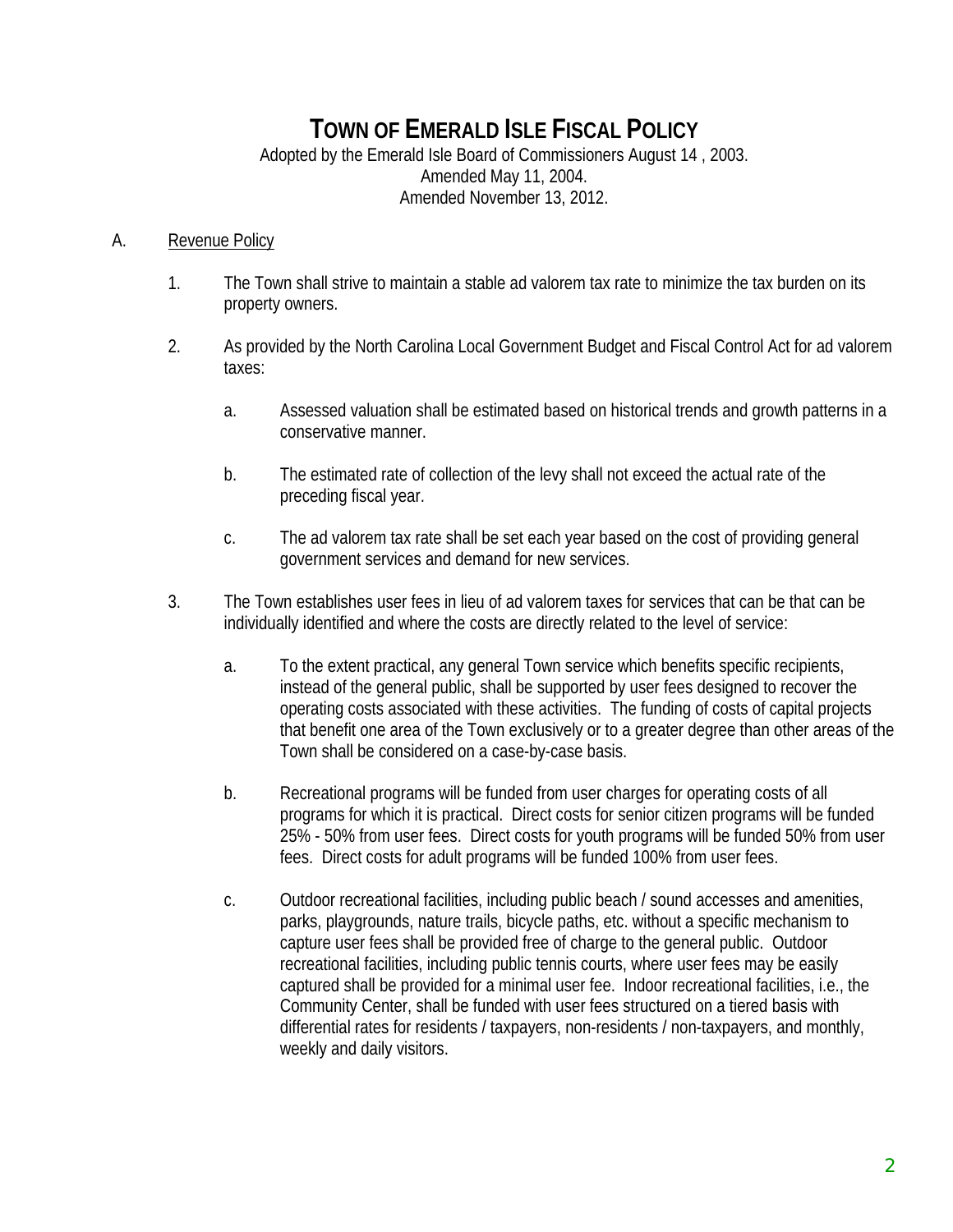- d. Costs for planning, development review, permitting, code enforcement activities, and inspection activities will be primarily funded through planning fees, permit fees, plan review fees, and inspection fees. The proportional allocation of non-ad valorem tax revenues for these functions should result in no ad valorem tax revenues being allocated for these activities.
- e. The annual solid waste fee will cover 100% of the operating and capital cost associated with residential refuse collection, beach strand refuse collection, recycling collection, and yard waste services. The annual solid waste fee will also cover the indirect general administration costs associated with these services. No ad valorem tax revenues will be dedicated for these activities.
- f. The Police Department shall charge minimal fees for official reports requested by insurance companies and other outside parties.
- g. Where user fees are based on cost recovery, said costs shall be reviewed annually and fees adjusted as practical.
- 4. The Town will project revenues for five years and will update the projections annually.

## B. Operating Budget Policy

- 1. Current operating revenues will be sufficient to support current operating expenditures. The Town shall not rely on the use of fund balance to meet operating needs in the annual budget except in the event of a fiscal emergency caused by actions at a higher level of government or the effects of a natural or man-made disaster.
- 2. Debt and bond financing will not be used to finance current expenditures.
- 3. The Town will project expenditures for five years and will update the projections annually.

### C. Capital Replacement / Improvements Policy

- 1. The Town will update and adopt annually a five year capital replacement / improvements program which details each capital project, the estimated cost, a brief description, and the identified funding source.
- 2. The capital improvements / replacement plan shall be tied to the Town's various long-range planning documents to ensure that the capital items requested meet the future growth needs of the Town and the demands expressed in the Town's various long-range planning documents.
- 3. The capital improvements / replacement program is for the acquisition or construction of fixed assets with a value of more than \$5,000.
- 4. The Town should strive to purchase new or replacement vehicles and heavy equipment valued at \$50,000 or less on a pay-as-you-go basis rather than purchasing them with a debt instrument.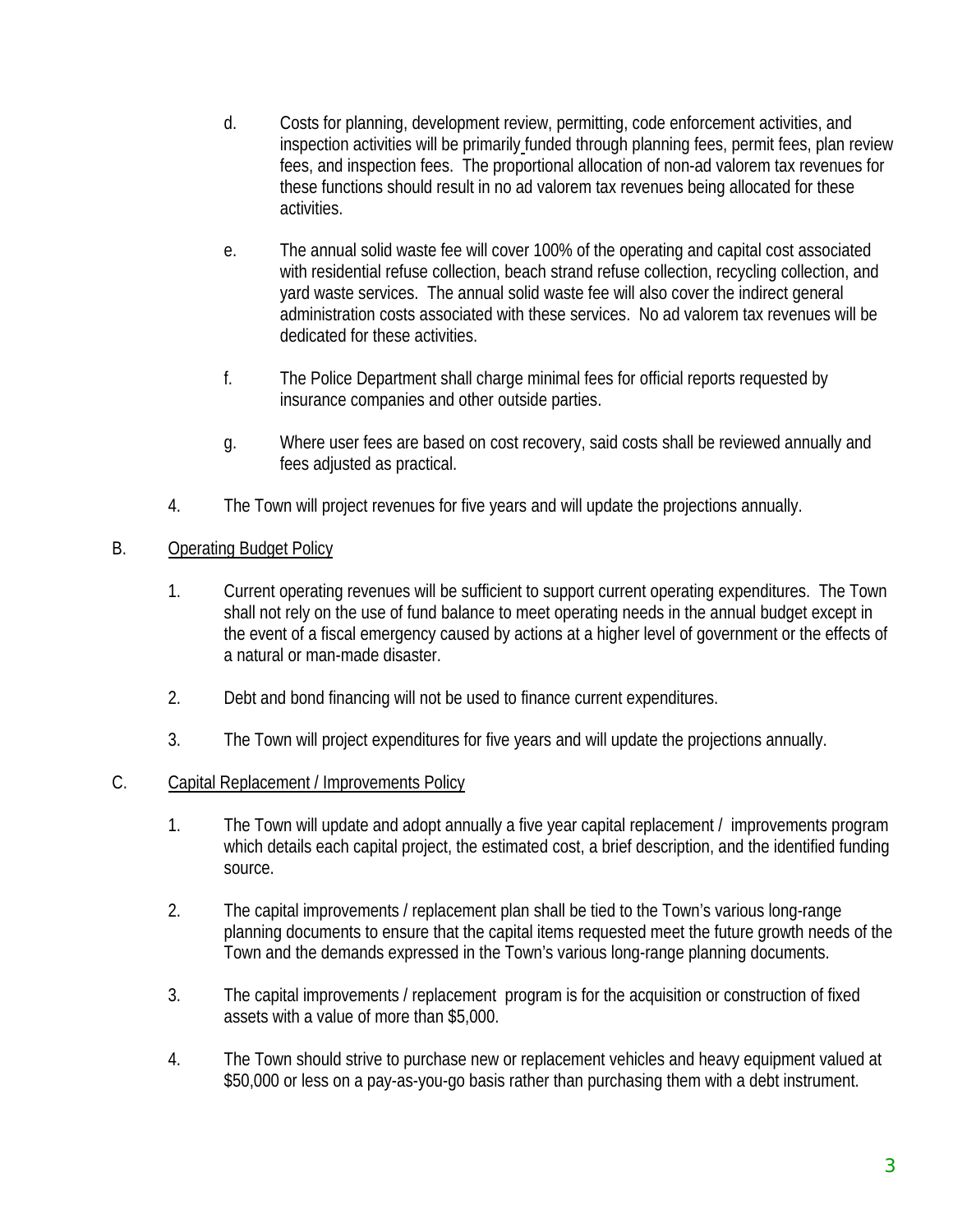- 5. Pay-as-you-go capital items shall be carefully scheduled in the plan so as to stabilize annual capital expenditures in an effort to maintain a stable ad valorem tax rate.
- D. Accounting Policy
	- 1. The Town will establish and maintain the accounting systems according to the North Carolina Local Government Budget and Fiscal Control Act.
	- 2. An annual audit will be performed by an independent certified public accounting firm which will issue an official opinion on the annual financial statements, with a management letter detailing areas that need improvement, if any. The Town shall periodically select and utilize a different independent certified public accounting firm for the annual audit.
	- 3. Full disclosure will be provided in the financial statements and bond representations.
	- 4. Financial systems will be maintained to monitor expenditures and revenues on a monthly basis.
	- 5. The Town has an expressed goal of completing a Comprehensive Annual Financial Report to be prepared according to the standards necessary to obtain the Certificate of Achievement for Excellence in Financial Reporting from the Government Finance Officers Association.
	- 6. The Town has an expressed goal of preparing an annual budget document according to the standards necessary to obtain the Certificate of Distinguished Budget Presentation award from the Government Finance Officers Association.
	- 7. The data on the computerized financial accounting system shall be backed up to an archive tape on a daily basis and stored outside of the Town Administration Building.

# E. Debt Policy

- 1. Capital projects or major capital purchases financed with debt instruments shall be financed for a period not to exceed the expected useful life of the project or equipment.
- 2. The Town shall strive to not issue debt for new or replacement vehicles and heavy equipment valued at \$50,000 or less.
- 3. The general obligation debt of the Town, including beach nourishment debt, will not exceed 2% of the assessed valuation of the taxable property of the Town.
- 4. The Town's annual general debt service, not including beach nourishment debt service, shall not exceed 15% of General Fund budgeted expenditures.
- 5. The Town shall not knowingly enter into any contracts creating significant unfunded liabilities.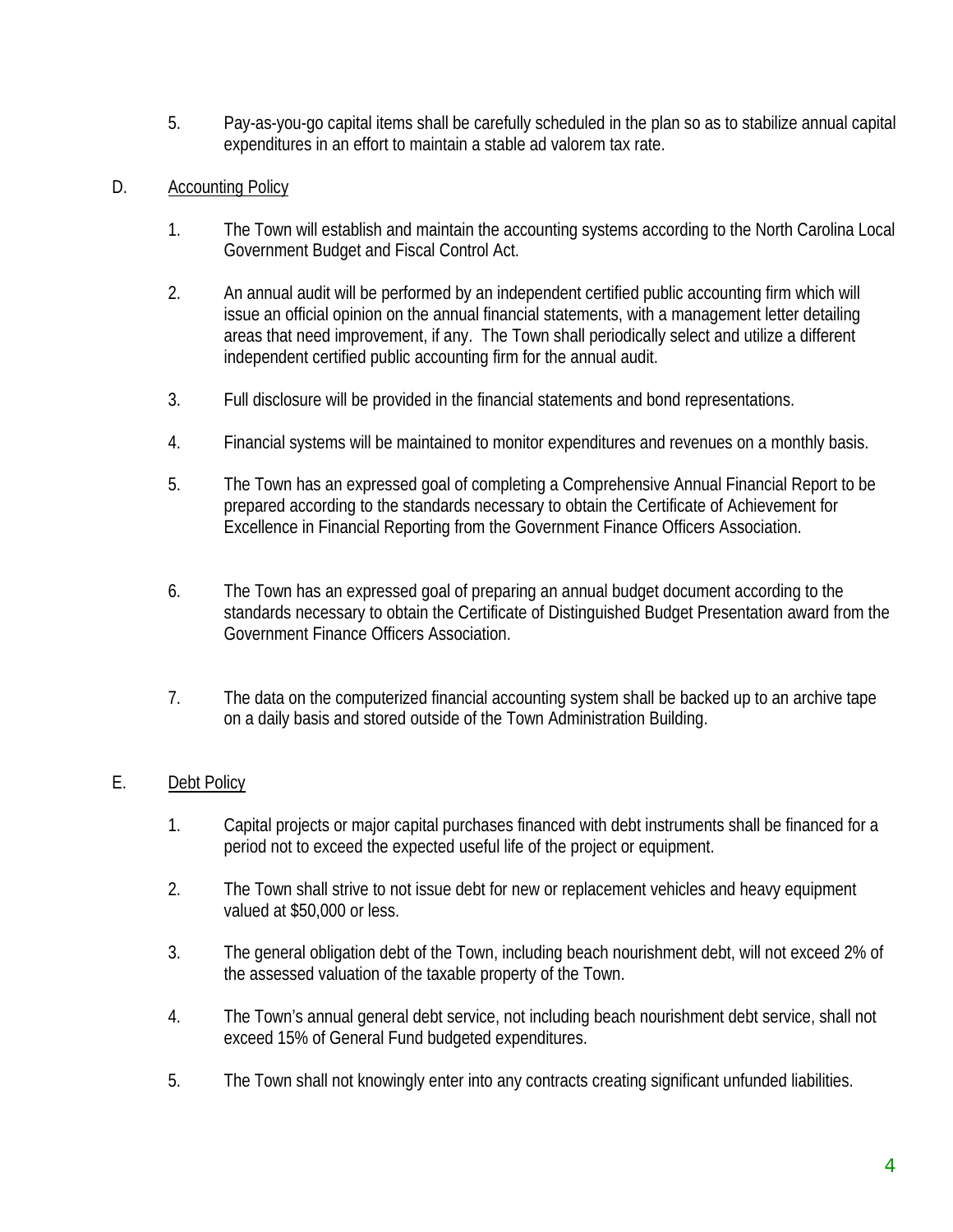- 6. The Town shall maintain a minimum of an "A" class bond rating from New York bond rating agencies.
- 7. The Town shall maintain a minimum of a "78" bond rating from the NC Municipal Council.

### F. Fund Balance Policy

1. General Fund

The Town will maintain an available General Fund balance of at least 25% of annually budgeted General Fund expenditures. These funds will be used to avoid cash-flow interruptions, provide funding for emergency items in the event of a significant natural or man-made disaster, generate interest income, eliminate need for short-term borrowing, and assist in maintaining an investment grade bond rating.

 Available General Fund balance shall represent those funds not reserved for any particular purpose or item, and shall be defined for purposes of this policy as fund balance plus "stabilization by state statute" fund balance (as these funds are primarily receivables at fiscal year-end). Other restricted or assigned fund balance, any fund balance designated for subsequent years' expenditures, or reserved for any other purpose shall not be included in the Town's calculation of available General Fund balance.

 Due to the Town's coastal location, and the significant risk of hurricane damages, the Town has an expressed goal of accumulating an available General Fund balance of 50% of annually budgeted General Fund expenditures. The Town will strive to increase available General Fund balance to the 50% level, however, the Town will not enact ad valorem tax rate increases solely for the purpose of increasing available General Fund balance. The Town will seek to limit the use of the existing available General Fund balance, and will rely on annual revenues that exceed budget estimates and annual expenditure savings to increase the available General Fund balance to the 50% level.

- 2. Use of Available General Fund Balance
	- a. As one of the primary purposes of available General Fund balance is for emergency response to a natural or man-made disaster, available General Fund balance is available for use in these situations.
	- b. Available General Fund balance shall not be used to fund annual operating expenditures except in the event of a fiscal emergency caused by actions at a higher level of government or due to the lasting effects of a natural or man-made disaster.
	- c. Available General Fund balance may be used for planned one-time expenditures provided that the use of such available General Fund balance does not cause the percentage to fall below the percentage goal for that fiscal year.
- 3. Future Beach Nourishment Fund

The Future Beach Nourishment Fund is established specifically to reserve Town revenues (primarily derived from municipal service district property taxes) for future beach nourishment